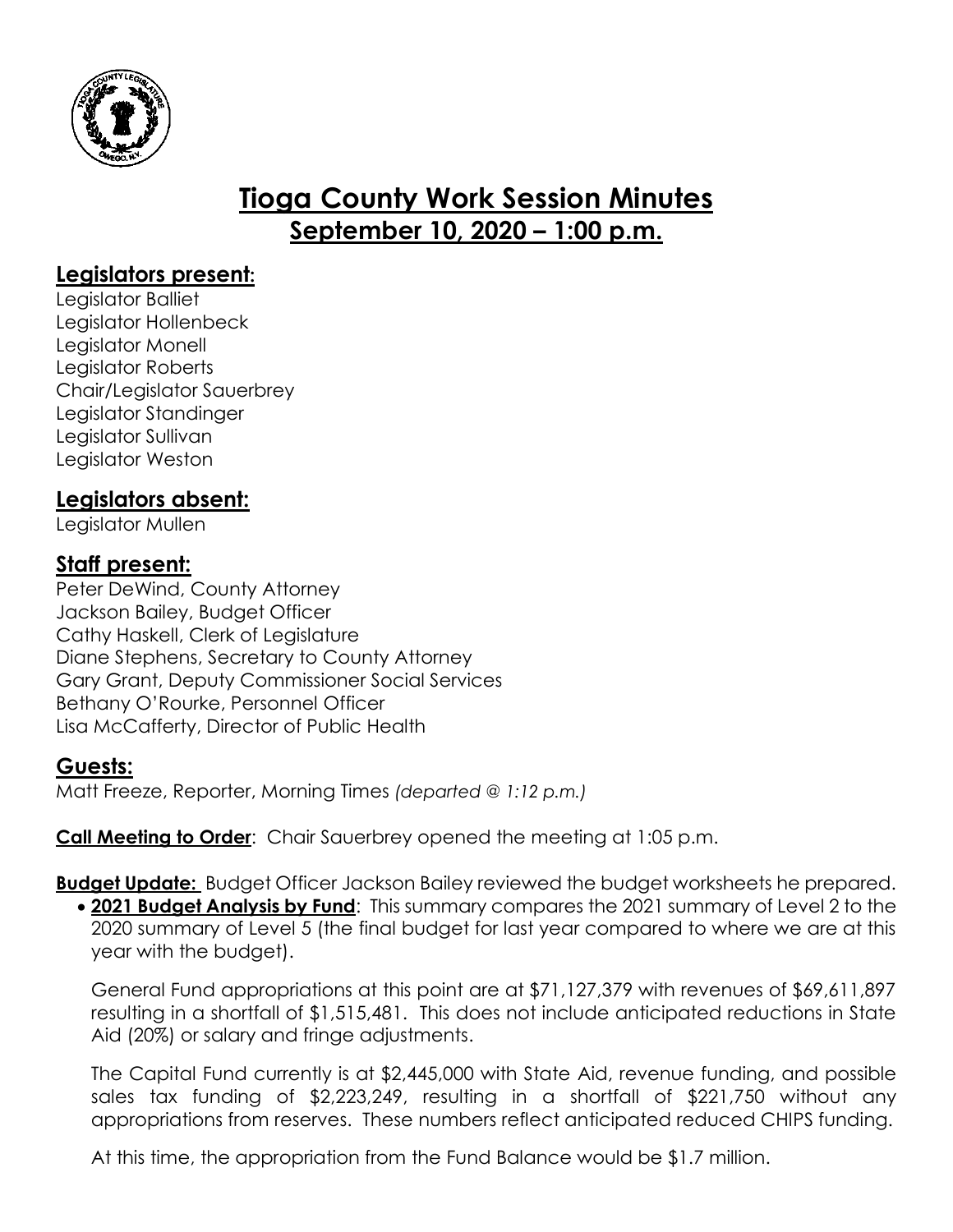- **Tax Cap Analysis**: \$25 million has been earmarked for this. Mr. Bailey has been in contact with the NYS Comptroller's Office to review the tax cap calculation, and with their guidance, the proposed tax levy for 2021 is \$24,947,680, which is a 1.4% increase. The option exists to raise this to the 2% tax cap to cover the shortfall.
- **Fringe Benefit Estimate**: State retirement is estimated at \$2.8 million, which is a \$100,000 increase from 2020. Workers Comp is estimated at \$538,720, a decrease from 2020. Numbers for social security, life insurance, and unemployment are taken from last year. Once final payroll numbers are available, figures will be updated. Disability insurance reflects approximately a \$12,000 savings. Health insurance and HRA numbers are not updated yet. Medicare Part B currently is at \$111.00 per person. Mr. Bailey estimated the number of people that might be eligible for it, so this number will change. The County will have to decide whether they will seek a higher reimbursement of this cost from those eligible. Mr. Bailey reported EAP fringe numbers have been kept at the 2020 amount.

Legislator Sullivan asked when the health insurance numbers could be expected. Personnel Officer O'Rourke stated hopefully by the end of this month.

 **2021 Tentative Capital Budget with Reserve Analysis:** Total capital budget is \$221,750, which includes State Aid and funding from sales tax. The reserves have a total balance of \$2.6 million. Expected expenditures currently total \$631,000. At this time, the total capital costs for 2021 show a credit of \$409,249 back into the H Fund. These numbers will be updated due to changes made to the Public Works Capital budget earlier today.

Mr. Bailey explained that the capital equipment reserve is for larger pieces of equipment that have a 20-year life span.

 **2021 Tentative Outside Agency Funding Requests:** Mr. Bailey reviewed the information he has for outside agencies. At this time, he has not received budget requests from all outside agencies. Some agencies have sent requests with reduced budgets and others have not.

Chair Sauerbrey stated the amount allocated for the Local Development Corporation is paid to Finger Lakes Tourism, which she believes will be taken off. A conversation needs to take place with LeeAnn Tinney, Director of ED&P to confirm this. It is believed that 2020 is the last year of a three-year agreement with Finger Lakes Tourism, so by contract it will end.

Legislator Sullivan stated outside agencies that are requesting the same amount as last year have to be challenged. Legislator Sullivan reported this includes Tioga County Tourism and A New Hope Center unless someone can convince her why they are unable to make the requested budgetary cut.

Chair Sauerbrey stated Tioga County Tourism's budget is based on what comes in for hotel/motel tax from two years prior; therefore, their 2021 budget is based on 2019 collection. Chair Sauerbrey reported their 2022 budget would most likely see a decrease in their budget due to the effects of the Coronavirus in 2020.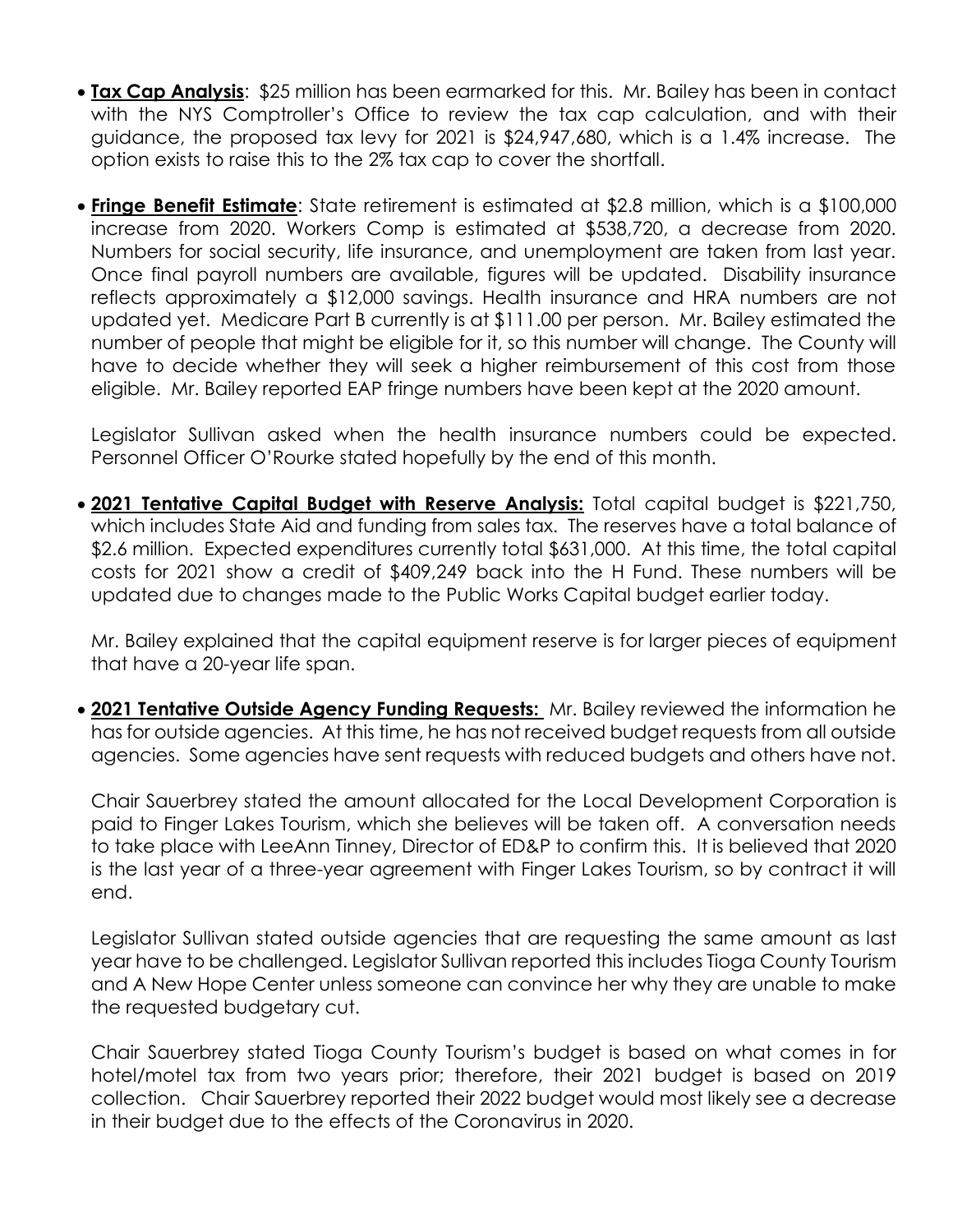Mr. Bailey stated Soil & Water Conservation District made a 10% reduction to their budget request, but asked that the Dean Creek portion of it (maintaining the dam and watershed in Spencer) stay the same.

Chair Sauerbrey stated the Tioga County Agricultural Society (which includes the Fair Board) generally do not make a request until the last minute so an estimate can be made of what the County would give them with the 10% reduction applied.

Chair Sauerbrey stated she met with T. Hanson, Director of Cornell Cooperative Extension and explained to her the 20% cut that the County is anticipating from the State. She explained that County departments have already made a 10% cut to their 2020 budget, which they did not ask outside agencies to do. However, moving forward outside agencies could see a minimum 20% cut to their 2021 budgets.

**Board of Elections Staffing:** Chair Sauerbrey stated additional help is needed at BOE due to the Governor implementing mandated requirements they must do. Legislator Balliet stated there have been two edicts; requirement for paper ballots and imposition of time limits for getting information out. BOE presented a breakdown of what they need, which showed the need for an additional 22 hours a day to complete the work over a ten week time period. There is some money already in their budget to pay for this due to unfilled positions. Temporary full-time employees are not covered with health insurance.

Chair Sauerbrey stated many other counties are hiring temporary people with the election situation so this is not unique to Tioga County. She came up with the idea of "job loaning". Chair Sauerbrey reported she would like to propose the concept to Department Heads to loan some of their employees through a voluntary system to work at BOE during this time. She would like to have two full-time people working there during this time period, but it may have to be a combination of people working only half a day. This concept would save the County money. Chair Sauerbrey reported County employees volunteered and were used during the Primary election and it worked out.

Legislator Roberts asked about using a temporary job service agency. There was some discussion about this and whether it costs the County more money to do this because of the additional agency fee. Legislator Roberts stated he has used temporary agencies in the past and believes them to be substantially cheaper.

Chair Sauerbrey asked if they could all agree to do this by whatever method is cheapest with the money BOE currently has in their budget. Mr. Bailey stated it appears at this time from the estimate provided by Democratic Election Commissioner Wahls that there is a current shortfall of \$2,500, but by moving money around within their budget they would be covered for two people for ten weeks.

Legislator Monell stated he has a problem with taking employees from other departments to work in BOE. If a department can afford to give a person up, then why is that person needed in the first place, and if they are needed and they are working in BOE, who is doing their job during this time. Legislator Balliet suggested that some positions in some departments are cyclical; there are quieter periods and busier periods.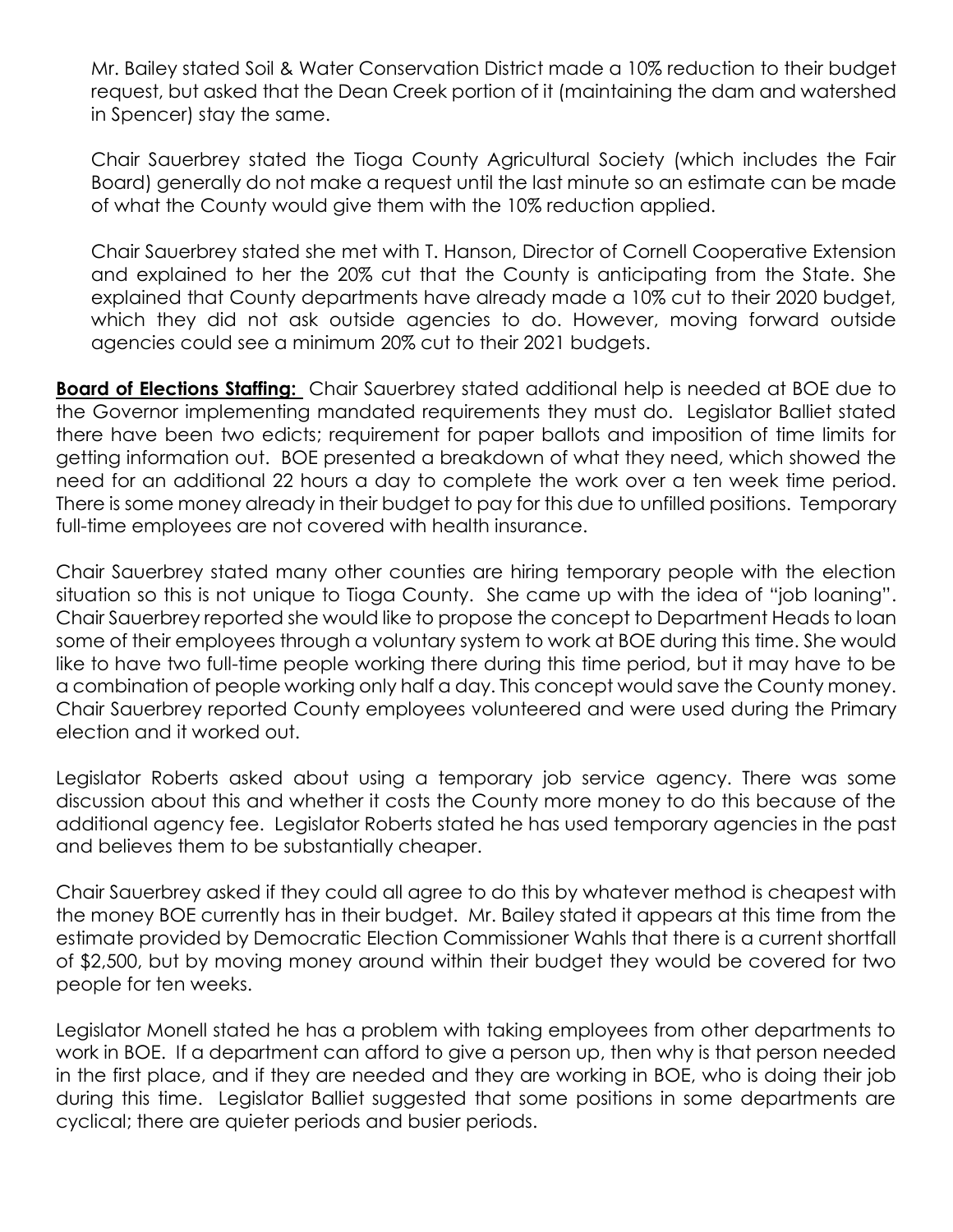The Legislature agreed to let BOE hire two people for ten weeks using the money already currently in their budget.

**ACTION: Personnel Office will draft a late-file resolution to hire two temporary full-time Election Clerks for Legislature consideration at the September 15, 2020 Legislature meeting.**

**UPDATE: Late-file resolution was prepared, presented, and adopted at the Ninth Regular Legislature Meeting on September 15, 2020.** 

Chair Sauerbrey asked if everyone was good with implementing her "job loaning" idea. The consensus was she could also proceed with this concept.

**Hiring Discussion**: Chair Sauerbrey proposed instituting a 90-day hiring freeze. A resolution for this went through the Personnel Committee.

Personnel Director O'Rourke explained the resolution and the exceptions to the 90-day hiring freeze. The resolution will affect positions that become vacant on or after October 1, 2020. Exceptions to the hiring freeze:

- Elected officials, department heads and corrections staff.
- A higher-level vacancy that results in a series of promotions, the position that is affected is the entry-level position only.
- A new hire does not work out during the probationary period or the new hire decides not to stay, that position is not subject to the hiring freeze.
- Probation has a vacancy for a probation officer and a caseworker is hired from DSS, DSS does not have to wait 90 days to fill their position.

Ms. O'Rourke stated any other exception to the 90-day hiring freeze has to be brought by the Department Head in resolution form before the full Legislature, so the whole body has to act on the exception.

Legislator Sullivan asked if a vacancy occurs in a "critical" position, if the Department Head could fill the critical position and reduce their headcount elsewhere. The consensus of the Legislature was that this "exception" would have to come before the full Legislature as outlined in the resolution.

Ms. O'Rourke stated in the past the tendency was just to make exceptions and she wanted the Legislature to make sure this was something they really want to do.

Legislator Monell pointed out that right now, Chair Sauerbrey has to make the decision and this resolution will make the decision fall on the whole Legislature. He believes it is a good thing and they need to go forward with it.

Ms. O'Rourke stated in the Personnel Committee meeting there was some discussion whether Mental Hygiene should be added as an exception.

Chair Sauerbrey stated the number of people needing counseling has increased, resulting in Mental Hygiene being very busy. Director of Community Services Morgan is already backfilling a position and she may come back next month with the request to fill a position that she cut with the 10% budget cut. It was suggested that if she does ask for this, she should be asked to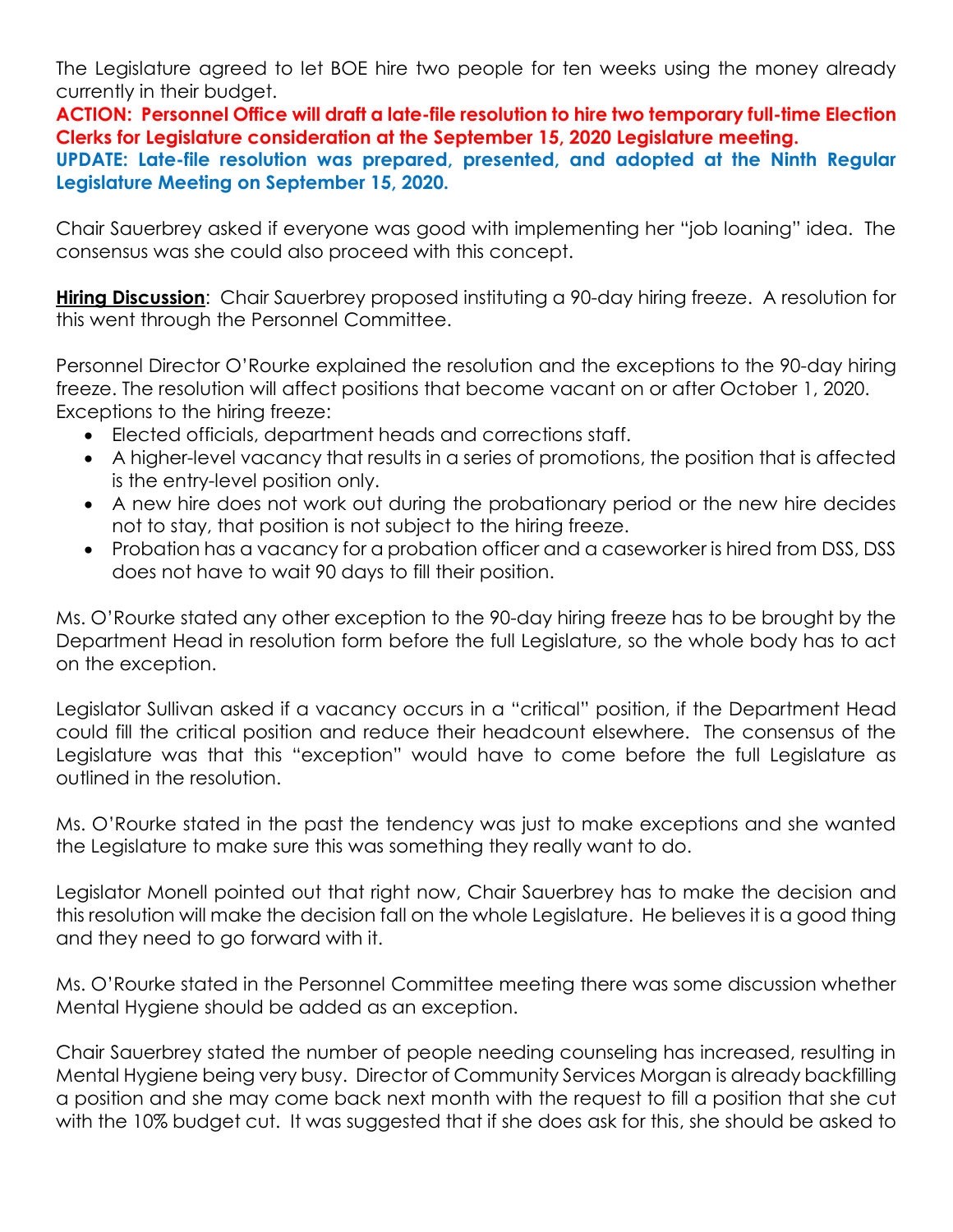take the 10% cut from somewhere else. It was agreed that she would need to go through the resolution process as outlined in the hiring freeze resolution.

**Approval of August 20, 2020 Worksession Minutes**: On motion of Legislator Roberts, seconded by Legislator Monell and unanimously carried the August 20, 2020 minutes were approved.

#### **Action Items:**

# **ACTION ITEMS FROM JUNE 4, 2020:**

#### **ACTION ITEM #1– 6/4/2020 – Personnel Non-Union Salary Study**

Legislative Clerk Haskell asked the Legislature if they wanted to continue carrying this item forward or for her to make a note to bring it forward at a future date, as Chair Sauerbrey previously reported action item would be carried forward to 2021 or 2022.

Ms. O'Rourke reported there is no money in the 2021 budget for this study.

The consensus was for Ms. Haskell to make a note and bring back to the Legislature's attention in January 2022. **This item will be removed from the Action Item List and brought forward again in January 2022.** 

#### **Legislative Support:**

- *Approval of August 6, 2020 Minutes:* On motion of Legislator Roberts, seconded by Legislator Hollenbeck and unanimously carried the August 6, 2020 Legislative Support minutes were approved.
- *Financial Reports:* Ms. Haskell emailed the YTD Budget Report and Fringe Reports to the Legislators prior to this meeting noting there is no issue of concern.
- *Ninth Regular Legislative Meeting:* Meeting is scheduled for September 15, 2020 at 6:00 p.m. with Finance/Legal Committee meeting at 4:30 p.m. in the Hubbard Auditorium. Legislator Balliet will do the prayer, pledge and start the voting process.

Ms. Haskell reviewed the resolutions, recognitions and proclamations.

#### *Recognition Resolution:*

 **Recognize Bernadette Poppert's 13 Years of Dedicated Service – Department of Social Services –** This resolution will just be noted in the minutes of the September 15, 2020 Legislature meeting. Ms. Poppert retired last month and will not be attending this meeting.

## *Veteran Recognition:*

 Veterans' Service Agency Director Middaugh requested to be on the agenda of the September 15, 2020 Legislature meeting to do a special presentation recognizing former Director John Holton's service.

**Proclamations**: The following proclamations will just be noted in the minutes of the September 15, 2020 Legislature meeting, as they have been read and presented in previous years:

- National Preparedness Month
- National Suicide Prevention Awareness Month
- National Alcohol Substance Abuse Recovery Month